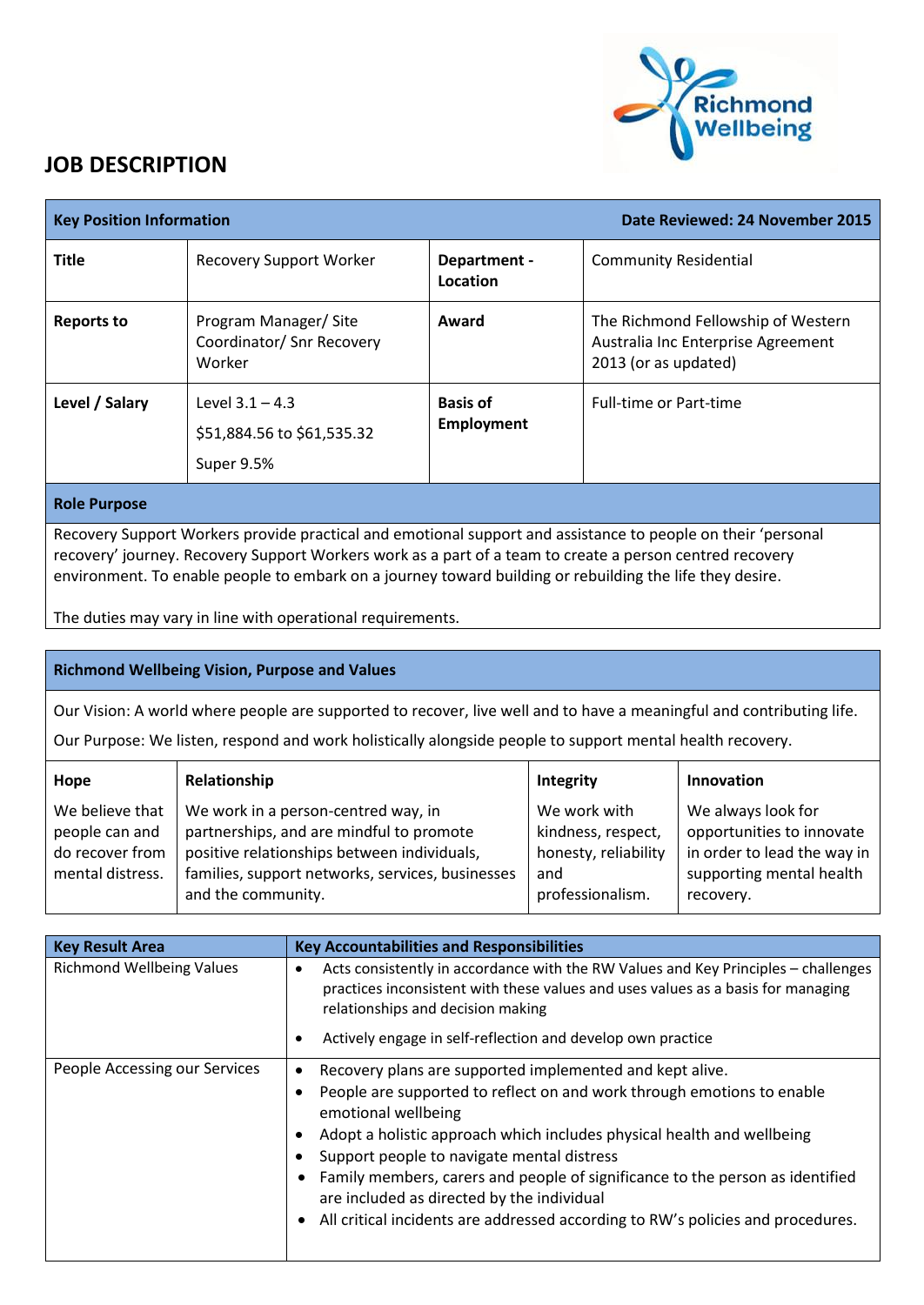| <b>Recovery Plan Support</b>   | Work within a person centered, framework towards self-determination, choice<br>٠<br>and recovery<br>Develop a rapport with each service user<br>٠<br>Support Service users to develop life skills<br>٠ |
|--------------------------------|--------------------------------------------------------------------------------------------------------------------------------------------------------------------------------------------------------|
| <b>Service Operations</b>      | All documentation is completed in required timeframes<br>٠<br>Actively participate in required internal meetings, supervision sessions and<br>٠                                                        |
|                                | training                                                                                                                                                                                               |
|                                | As part of a team contribute to the development of policies and procedures,<br>best practice and quality improvement                                                                                   |
|                                | Maintenance of RW facilities and property in line with LARU and MHA<br>$\bullet$                                                                                                                       |
| <b>Employee Contribution</b>   | Positive and constructive work environment is promoted where employees are<br>$\bullet$<br>valued                                                                                                      |
|                                | Employees adhere to the RW Code of Conduct and Ethics and Policy and<br>$\bullet$<br>Procedures                                                                                                        |
|                                | Attends Core Training and maintains all compliance requirements relevant to<br>٠<br>their role and employment with RW                                                                                  |
|                                | To carry out other duties which may be required, requested or directed and<br>which are within the person's capability and training to perform                                                         |
| Occupational Safety and Health | Promote a safe and healthy working environment that complies with OSH<br>$\bullet$                                                                                                                     |
|                                | requirements                                                                                                                                                                                           |
|                                | Take a shared responsibility to ensure the safety and well-being on self and<br>٠                                                                                                                      |
|                                | others                                                                                                                                                                                                 |
|                                | Utilise all protective equipment provided and as instructed                                                                                                                                            |
|                                | Work in a safe manner while exercising due care and caution                                                                                                                                            |

| <b>Employee Requirements</b> |                                                                                                                                                                                                                                                                                                                                                                         |
|------------------------------|-------------------------------------------------------------------------------------------------------------------------------------------------------------------------------------------------------------------------------------------------------------------------------------------------------------------------------------------------------------------------|
| <b>Skills</b>                | Effective communication skills including:                                                                                                                                                                                                                                                                                                                               |
|                              | The ability to communicate clearly, professionally and respectfully with<br>$\circ$<br>consumers, families, colleagues, other agency personnel and external<br>stakeholders;<br>The ability to communicate ones feelings and needs<br>$\circ$<br>Developed written skills.<br>$\circ$<br>Demonstrated computer skills, with experience in Microsoft Office applications |
|                              | Demonstrated ability to plan, organise and manage daily tasks.                                                                                                                                                                                                                                                                                                          |
|                              | A range of skills which enables recovery                                                                                                                                                                                                                                                                                                                                |
| Knowledge and Qualifications | An understanding of contemporary mental health frameworks related to<br>$\bullet$<br>personal recovery.                                                                                                                                                                                                                                                                 |
|                              | Relevant Certificate IV TAFE (equivalent or higher) qualification in a human<br>$\bullet$<br>services related field or demonstrated experience.                                                                                                                                                                                                                         |
|                              | Current national police clearance, First Aid and current Driver's License                                                                                                                                                                                                                                                                                               |
|                              | <b>DESIRABLE</b>                                                                                                                                                                                                                                                                                                                                                        |
|                              | Awareness of relevant Government Departments and community based                                                                                                                                                                                                                                                                                                        |
|                              | agencies that may support recovery.                                                                                                                                                                                                                                                                                                                                     |
|                              | Knowledge of appropriate legislation and standards for example LARU, MH Act<br>$\bullet$                                                                                                                                                                                                                                                                                |
| Attitude                     | Positive attitude towards people experiencing mental distress.<br>$\bullet$                                                                                                                                                                                                                                                                                             |
|                              | The ability to live RW values in all workplace tasks and interactions.                                                                                                                                                                                                                                                                                                  |
|                              | Pro-active individual who is enthusiastic and committed to upholding RW<br>values and principles                                                                                                                                                                                                                                                                        |
| Experience                   | Previous work in a relevant human service related field.<br>$\bullet$                                                                                                                                                                                                                                                                                                   |
|                              | Ability to work with individuals who experience mental distress.                                                                                                                                                                                                                                                                                                        |
|                              | <b>DESIRABLE</b>                                                                                                                                                                                                                                                                                                                                                        |
|                              | Previous work in a residential setting with people who are experiencing mental<br>distress.                                                                                                                                                                                                                                                                             |
|                              | Demonstrated experience in working as part of a team.                                                                                                                                                                                                                                                                                                                   |